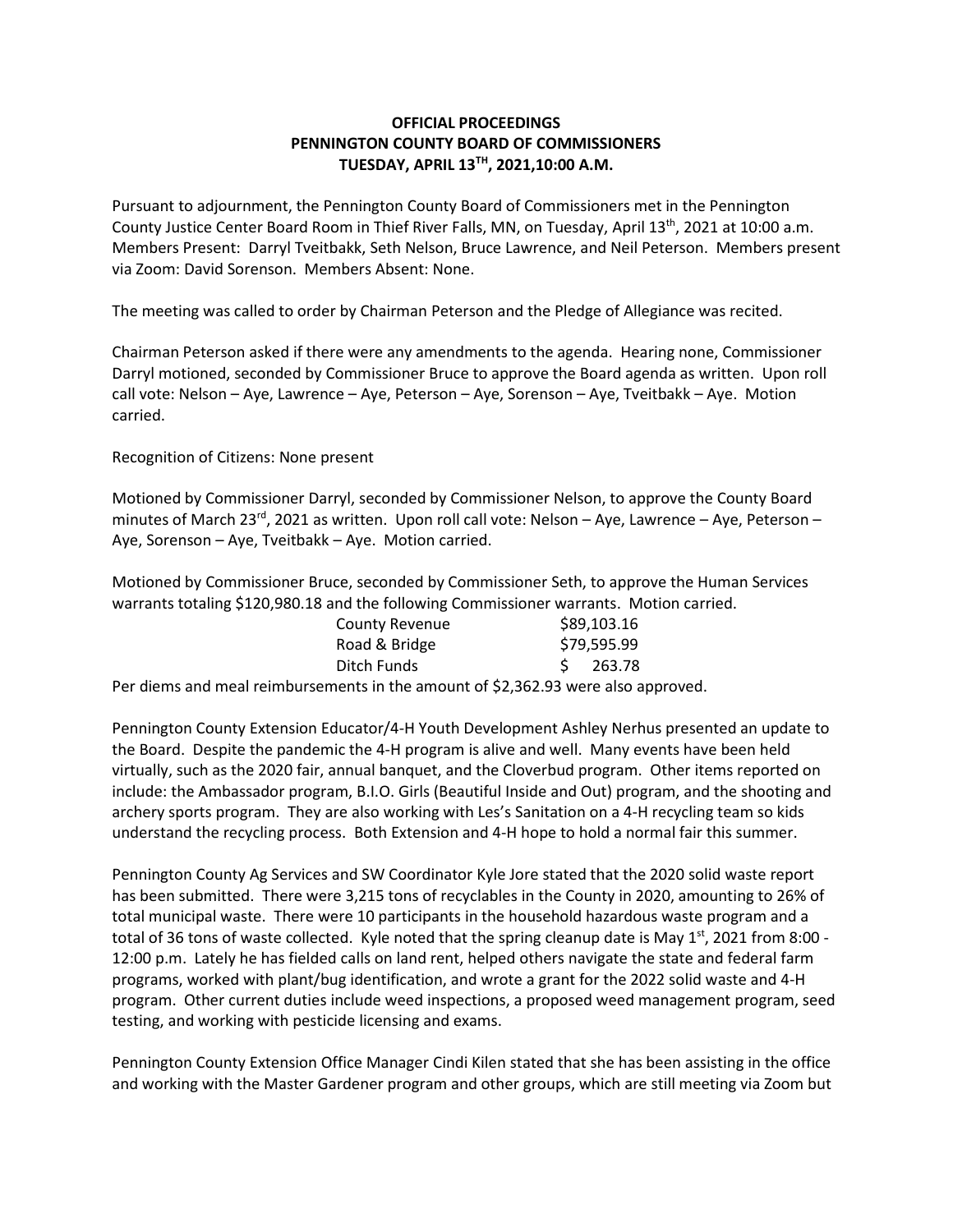are slowly moving back to in-person. She is excited to work on upcoming events such as the fair and assisting with the BIO Girls program.

Pennington County SWCD Water Resource Specialist Bryanna Grefthen met with the Board and stated that they received a grant in 2020 from BWSR to start a county weed management program. Mapping of the county has begun and should be complete this year. Some of the entities invited to join the program include the City of TRF, the DNR, and Pheasants Forever. She has met with Kyle Jore from Extension and Engineer Flaagan regarding the County's participation, and the County Attorney has reviewed the draft M.O.U. with no revisions suggested. Highlights of the M.O.U. include:

- Establish a coop effort to control and manage weeds in the county
- Goals: education and awareness of the invasive weeds in the county, how to prevent and control weeds, cooperation with other entities to reach the listed goals
- Develop a strategic management plan to identify priorities and manage the process
- Descriptions of the role of each participant in the group
- Participants can leave the group with a written notice
- Once two or more groups elect to join the program, the SWCD must be included for fiscal administration.

Commissioner Lawrence asked Ms. Grefthen about weeds found on private land, to which she stated that the program is more about outreach to landowners - what to watch for, how to control and prevent weeds, etc. Other questions included what weeds would be targeted and if this group will coordinate with other counties. Motioned by Commissioner Lawrence, seconded by Commissioner Tveitbakk, to approve a Memorandum of Understanding between Pennington County and the Pennington County SWCD regarding the establishing of a Cooperative Weed Management Area in an effort to manage and control invasive plants and noxious weeds in the County. Upon roll call vote: Nelson – Aye, Lawrence – Aye, Peterson – Aye, Sorenson – Aye, Tveitbakk – Aye. Motion carried.

County Engineer Mike Flaagan stated that the following bids for SAP 057-598-054, a box culvert project south of the TRF Regional Airport, were opened electronically on April  $12<sup>th</sup>$ , 2021 as duly advertised.

| Taggart Excavating           | \$137,197.00 |
|------------------------------|--------------|
| <b>Davidson Construction</b> | \$155,570.00 |
| Triple D Construction, Inc.  | \$159,071.50 |
| Olson Construction TRF, Inc. | \$165,403.50 |
| Gladen Construction, Inc.    | \$171,387.00 |

Mr. Flaagan stated that the bid of Taggart Excavating was complete and he recommends its approval. Motioned by Commissioner Lawrence, seconded by Commissioner Nelson, to approve the \$137,197.00 bid by Taggart Excavating for SAP 057-598-054 as the lowest and best bid received. Upon roll call vote: Nelson – Aye, Lawrence – Aye, Peterson – Aye, Sorenson – Aye, Tveitbakk – Aye. Motion carried.

Mr. Flaagan stated that the following two quotes were received for county-wide striping:

| AAA Striping Service Co.        | \$14,434.41 |
|---------------------------------|-------------|
| <b>Traffic Marking Services</b> | \$16,357.93 |

Motioned by Commission Tveitbakk, seconded by Commissioner Sorenson, to approve the quote of \$14,434.41 by AAA Striping Service Co. for county-wide striping services in 2021. Upon roll call vote: Nelson – Aye, Lawrence – Aye, Peterson – Aye, Sorenson – Aye, Tveitbakk – Aye. Motion carried.

Mr. Flaagan stated that two quotes were received to pave the parking lot west of the Justice Center. This project was part of an agreement made with I.S.D. 564 for our use of the parking lot during the Justice Center construction project.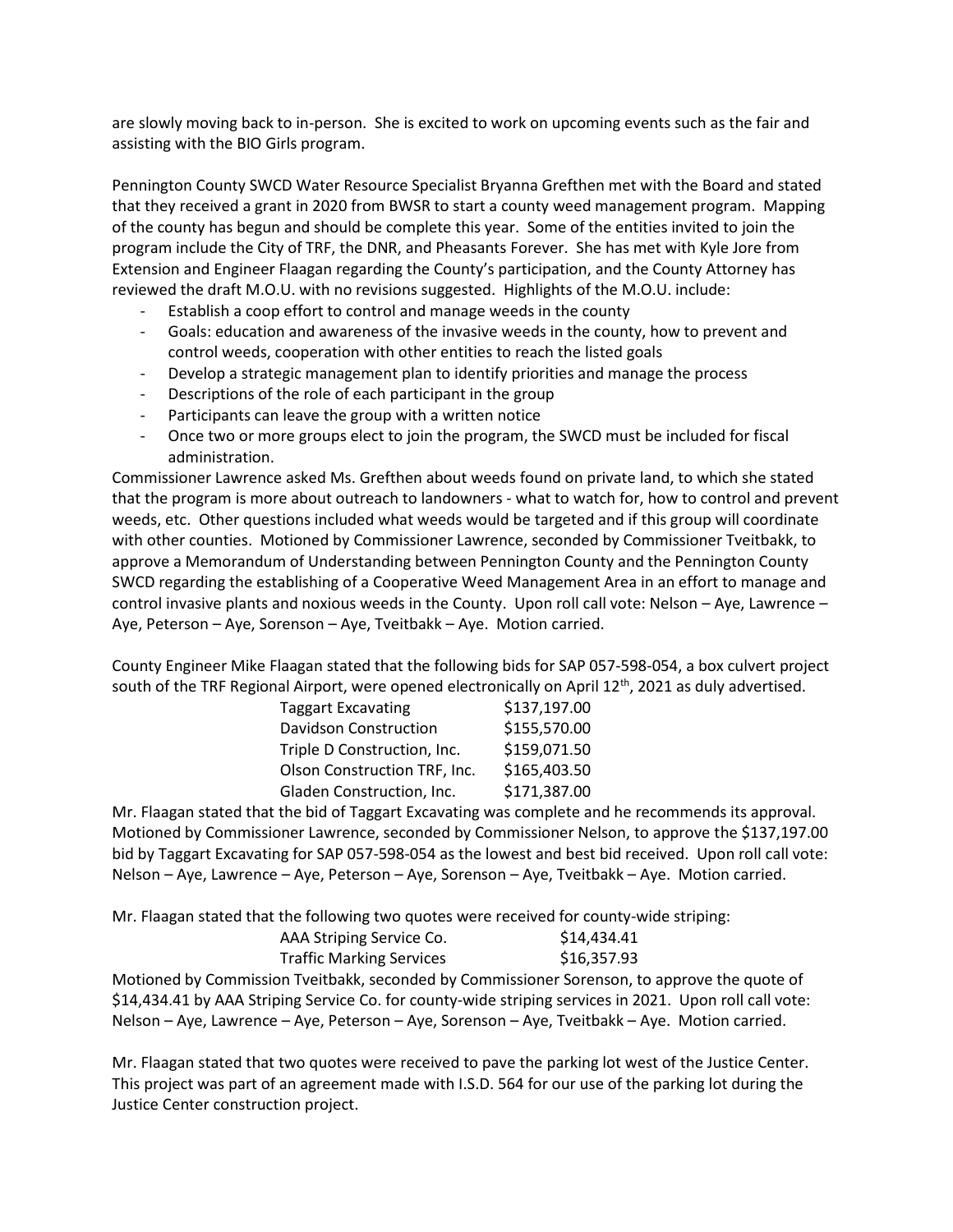| Agassiz Asphalt           | \$86,310.00 |
|---------------------------|-------------|
| R.J. Zavoral & Sons, Inc. | \$94,600.00 |

Motioned by Commissioner Lawrence, seconded by Commissioner Nelson, to approve the quote of \$86,310.00 by Agassiz Asphalt to pave the ISD #564 parking lot west of the Justice Center. Discussion was held with Commissioner Lawrence questioning if the curb and gutter will be removed at the south end of the lot. Mr. Flaagan stated both will be removed prior to paving. Commissioner Tveitbakk questioned if the paving the south end is justified as the lot is rarely full. Chairman Peterson responded that the lot will most likely be fully utilized once all students are back to school. Upon roll call vote: Nelson – Aye, Lawrence – Aye, Peterson – Aye, Sorenson – Aye, Tveitbakk – Aye. Motion carried. Agassiz Asphalt plans to begin the project on July 12<sup>th</sup>, 2021.

Mr. Flaagan stated that a box culvert was installed under the airport road some years ago and a bump has formed in the road, a common occurrence following a culvert install, and he would like to mill the road and patch that spot. The following two quotes were received:

| Agassiz Asphalt           | \$10,255.00 |
|---------------------------|-------------|
| R.J. Zavoral Construction | \$13,115.00 |

Motioned by Commissioner Lawrence, seconded by Commissioner Sorenson, to approve the quote of \$10,255.00 by Agassiz Asphalt for milling and patching of a portion of the airport road where a box culvert was installed in the past. Upon roll call vote: Nelson – Aye, Lawrence – Aye, Peterson – Aye, Sorenson – Aye, Tveitbakk – Aye. Motion carried.

Mr. Flaagan asked for approval to request an advance of state aid funds for three state projects - the two roundabouts, the bridge, and the road in between those projects. The advance would be from the 2022 allotment and would total \$613,748.83. Motioned by Commissioner Lawrence, seconded by Commissioner Tveitbakk, to authorize a request to advance state aid funds from the 2022 allotment totaling \$613,748.83. Discussion was held with Mr. Flaagan stating the projects will start in mid-May once road restrictions are lifted. Other related projects that will be completed include paving of the walking/bike trail, topsoil seeding, and painting on the bridge. Upon roll call vote: Nelson – Aye, Lawrence – Aye, Peterson – Aye, Sorenson – Aye, Tveitbakk – Aye. Motion carried.

Engineer Flaagan stated that the Township agreements are slowly being received and need to be signed by the Chairman. It was noted that these agreements are made for the services provided by the County, such as road grading. Motioned by Commissioner Lawrence, seconded by Commissioner Nelson, to authorize the Chairman to sign the Township Agreements as they are received from the townships. Upon roll call vote: Nelson – Aye, Lawrence – Aye, Peterson – Aye, Sorenson – Aye, Tveitbakk – Aye. Motion carried.

Mr. Flaagan stated that the Public Hearing regarding the vacating of old easements on the former airport road was held this morning at 9:00 a.m. These easements must be vacated for the new airport hangar project. The following resolution was introduced by Commissioner Lawrence and seconded by Commissioner Tveitbakk, and upon roll call vote: Nelson – Aye, Lawrence – Aye, Peterson – Aye, Sorenson – Aye, Tveitbakk – Aye, the motion was carried.

## **RESOLUTION APPROVING A VACATION OF AN EASEMENT FOR TRANSPORTATION AND HIGHWAY PURPOSES**

**WHEREAS**, The County Board of Pennington County did by unanimous resolution propose to vacate an existing Highway Easement for transportation and highway purposes as set forth in that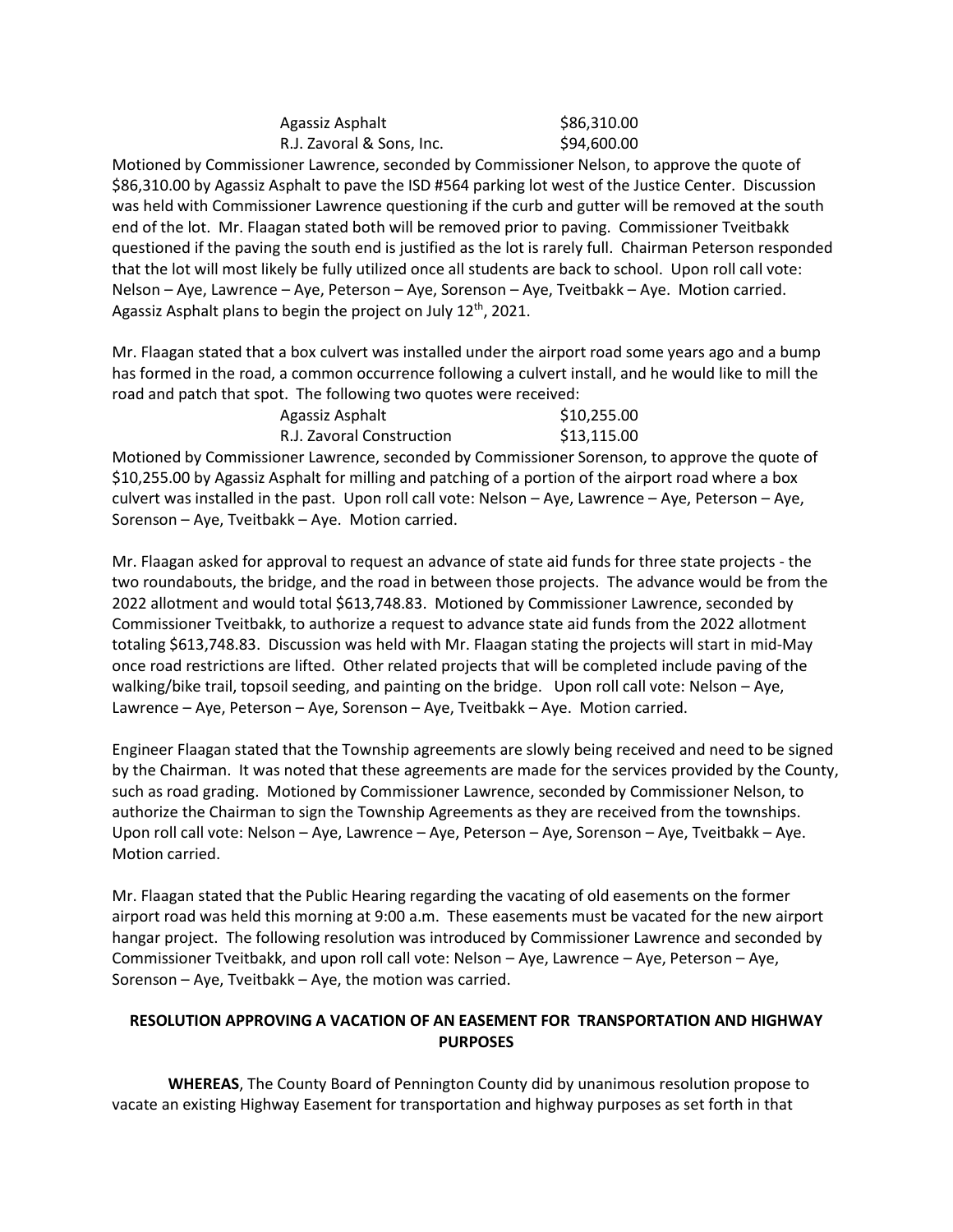certain document dated May 26, 1953 and recorded the  $28<sup>th</sup>$  day of February 1975 in Book 131 of Records on Page 162 in the office of the Pennington County Recorder and more legally described as follows:

All that portion of the North-South public road lying along and following the common section line of the east line of the Northeast Quarter of Section 21, and the west line of the Northwest Quarter of Section 22, the East line of the Southeast Quarter of the Southeast Quarter of Section 16, and the West line of the Southwest Quarter of the Southwest Quarter of Section 15, all in Township 153 North, Range 43 West, Pennington County, Minnesota, said portion being bounded on the north by a line extending east and west at right angles to the East line of the Southeast Quarter of said Section 16, from a point thereon distant 300 feet northerly from the Southeast corner of said Section 16. EXCEPT that portion which lies within a distance of 75 feet from the in-place center line of County State Aid Highway No. 17, as currently constructed.

Together with that portion of the 19-foot wide highway easement originally granted by that certain document dated May 26, 1953 and recorded the 28th day of February 1975 in Book 131 of Records on Page 162 in the office of the Pennington County Recorder, which lies south of a line extending east and west at right angles to the East line of the Southeast Quarter of said Section 16, from a point thereon 300 feet northerly from the Southeast corner of said Section 16.

**WHEREAS**, a public hearing was held on April 13th, 2021 before the County Board of Commissioners at the Pennington County Justice Center, County Board Room, 141 Main Avenue South, Thief River Falls, MN 56701, after proper publication, posting and notice to affected property owners and all persons interested were given an opportunity to be heard; and

**WHEREAS**, it appears that the easement is not needed, no roadway has been constructed in the proposed vacated easement area and it will be in the best interest of the County to vacate said easement are; and

**WHEREAS**, a majority of all members of the County Board of Commissioners concur in this resolution.

**NOW, THEREFORE, BE IT RESOLVED**, that existing Highway Easement for transportation and highway purposes as set forth in that certain document dated May 26, 1953 and recorded the 28<sup>th</sup> day of February 1975 in Book 131 of Records on Page 162 in the office of the Pennington County Recorder and more legally described as follows:

All that portion of the North-South public road lying along and following the common section line of the east line of the Northeast Quarter of Section 21, and the west line of the Northwest Quarter of Section 22, the East line of the Southeast Quarter of the Southeast Quarter of Section 16, and the West line of the Southwest Quarter of the Southwest Quarter of Section 15, all in Township 153 North, Range 43 West, Pennington County, Minnesota, said portion being bounded on the north by a line extending east and west at right angles to the East line of the Southeast Quarter of said Section 16, from a point thereon distant 300 feet northerly from the Southeast corner of said Section 16. EXCEPT that portion which lies within a distance of 75 feet from the in-place center line of County State Aid Highway No. 17, as currently constructed.

Together with that portion of the 19-foot wide highway easement originally granted by that certain document dated May 26, 1953 and recorded the 28th day of February 1975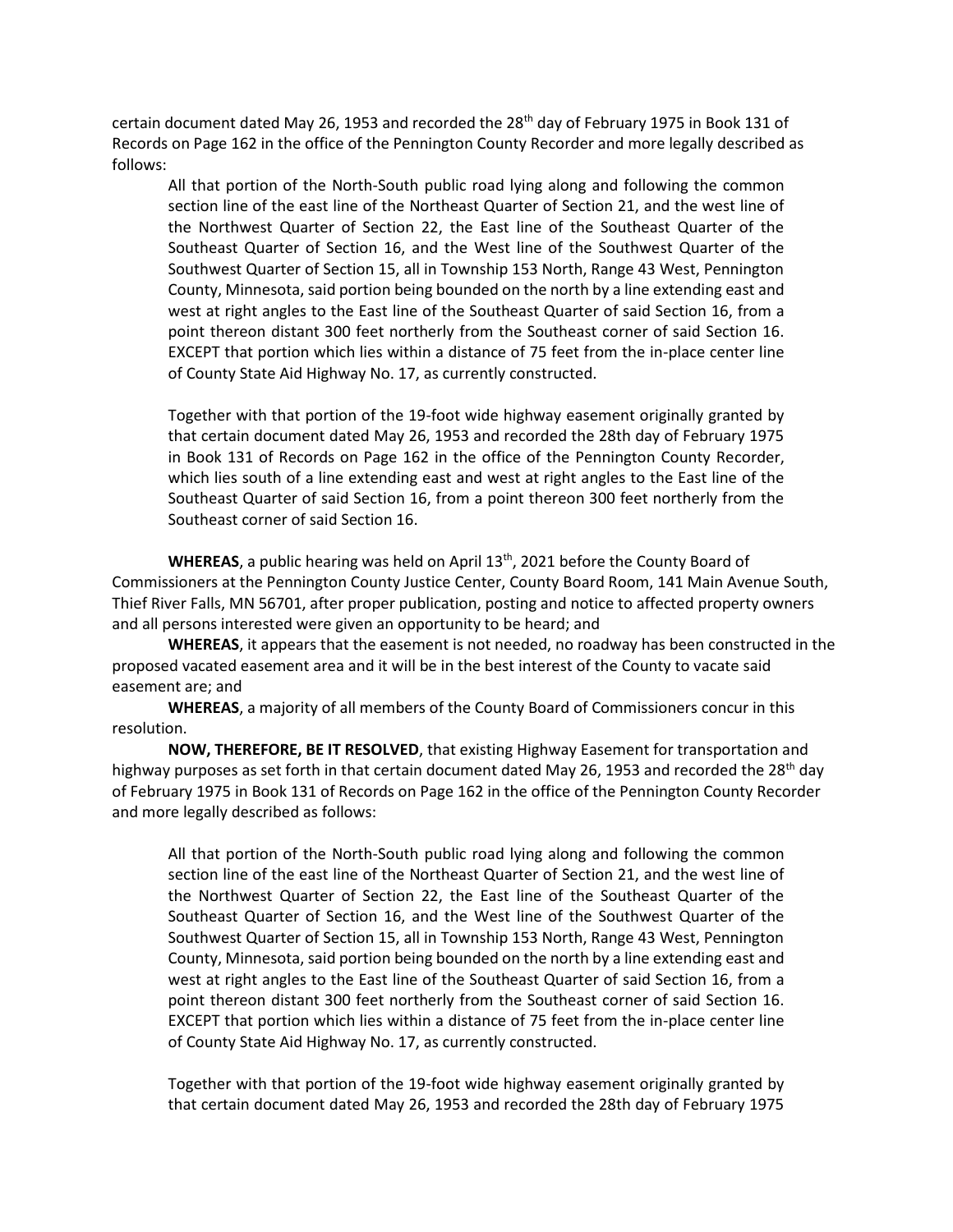in Book 131 of Records on Page 162 in the office of the Pennington County Recorder, which lies south of a line extending east and west at right angles to the East line of the Southeast Quarter of said Section 16, from a point thereon 300 feet northerly from the Southeast corner of said Section 16.

Lying westerly of the presently existing CSAH No. 17, located in the County of Pennington and State of Minnesota, is hereby vacated.

Commissioner Nelson questioned Mr. Flaagan about the bid for the cold storage building. Mike stated that some inside sheeting will be removed from the specs and he expects a signed contract sometime this week.

County Sheriff Ray Kuznia stated that the new guns purchased for the Deputies feature larger slides and they need new holsters. He presented a quote from Safariland in the amount of \$1,716.00 for eleven (11) new holsters and has funds available in his equipment budget. Motioned by Commissioner Lawrence, seconded by Commissioner Sorenson, to authorize the purchase of 11 holsters for the Sheriff's Dept. from Safariland at a cost of \$1,716.00, to be paid for using the Sheriff's equipment budget. Upon roll call vote: Nelson – Aye, Lawrence – Aye, Peterson – Aye, Sorenson – Aye, Tveitbakk – Aye. Motion carried.

Sheriff Kuznia stated that three applications were received for the position of Full-Time Assistant Jail Administrator and he is recommending the promotion of Corrections Sergeant Jo Williams. Motioned by Commissioner Lawrence, seconded by Commissioner Tveitbakk, to promote Jo Williams to the position of Assistant Jail Administrator effective April 19th, 2021 and to authorize the Personnel Committee to set the starting pay. Upon roll call vote: Nelson – Aye, Lawrence – Aye, Peterson – Aye, Sorenson – Aye, Tveitbakk – Aye. Motion carried.

Mr. Kuznia stated that they posted and Interviewed about a month ago for two Corrections Sergeant positions and he is recommending the promotion of two Corrections Officers.

Motioned by Commissioner Lawrence, seconded by Commissioner Tveitbakk, to approve the promotion of Tanner Wellman to the position of Corrections Sergeant effective April 19<sup>th,</sup> 2021. Upon roll call vote: Nelson – Aye, Lawrence – Aye, Peterson – Aye, Sorenson – Aye, Tveitbakk – Aye. Motion carried.

Motioned by Commissioner Lawrence, seconded by Commissioner Nelson, to approve the promotion of Jon Erickson to the position of Corrections Sergeant effective April 19<sup>th</sup>, 2021. Discussion was held on the new wages for the two sergeant positions. County Coordinator Kevin Erickson will notify the Personnel Committee of the wages determined and in accordance with the union contract. Upon roll call vote: Nelson – Aye, Lawrence – Aye, Peterson – Aye, Sorenson – Aye, Tveitbakk – Aye. Motion carried.

Commissioner Nelson questioned Sheriff Kuznia about a ride-along with a Deputy Sheriff. Mr. Kuznia said the members of the Board can do so and to call the Chief Deputy or senior Deputy to schedule it.

Committee Reports / Updates:

Commissioner Tveitbakk stated that AVI will be providing training on the board room electronic equipment on April  $20^{th}$ , 2021 at 9:00 a.m.